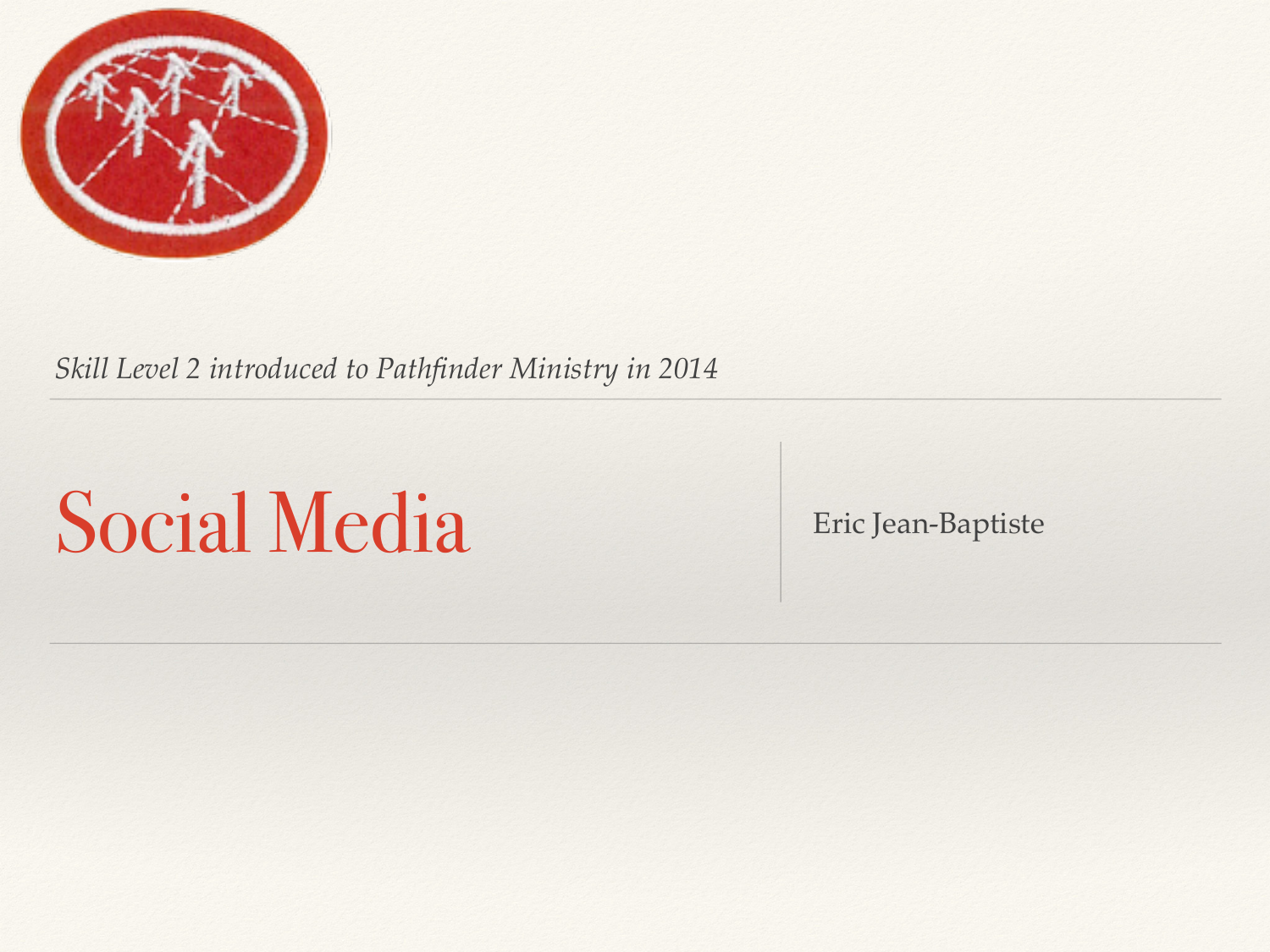

## 1.What is Social Media Tell us your answers !

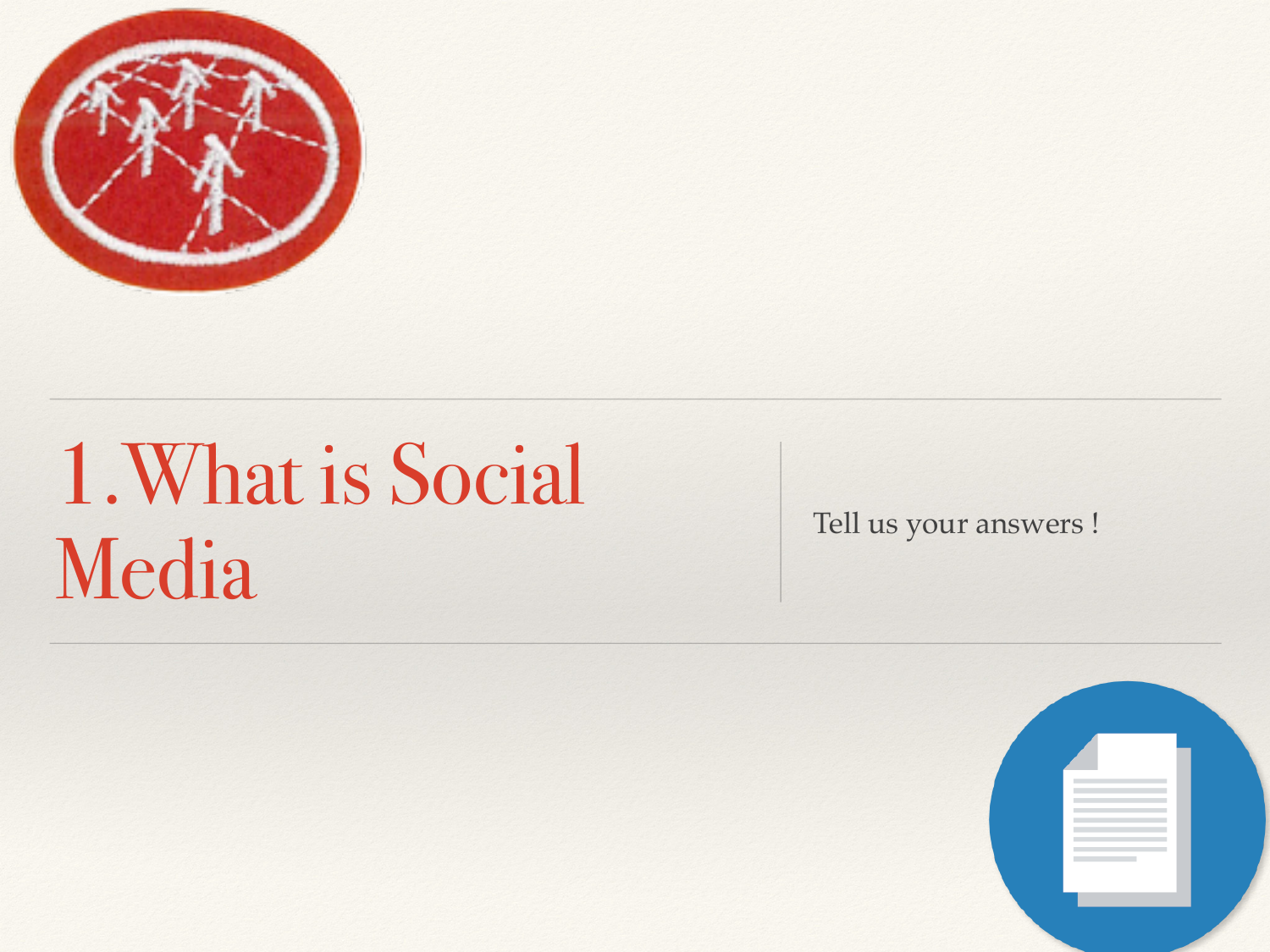

Social media is the means by which communication among user groups is encouraged by creating, sharing, and exchanging information of interest.

Social media differs from traditional media (newspapers, television, magazines, radio, outdoor displays) in many ways but most significantly by who controls the message and content. Social media is democratized with anyone with Internet access able to join, generate content, promote content, and discuss content. Traditional media is controlled by a corporation and its staff who decide what messages are sent out and, if there is feedback (like letters to the editor or similar) what feedback is shared over the media.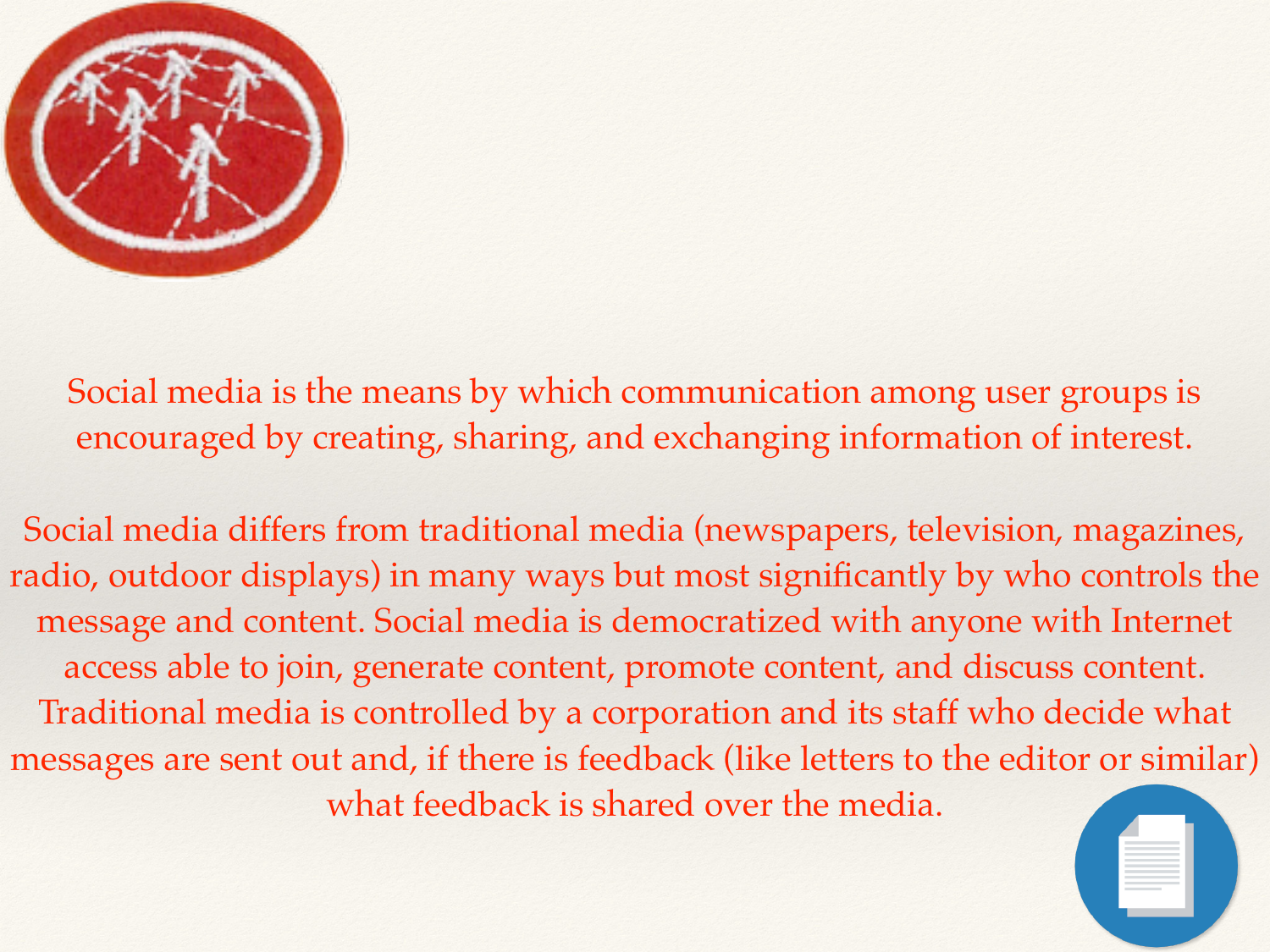

### 2.Define the following types of social media. Give a current example of each one as applicable.

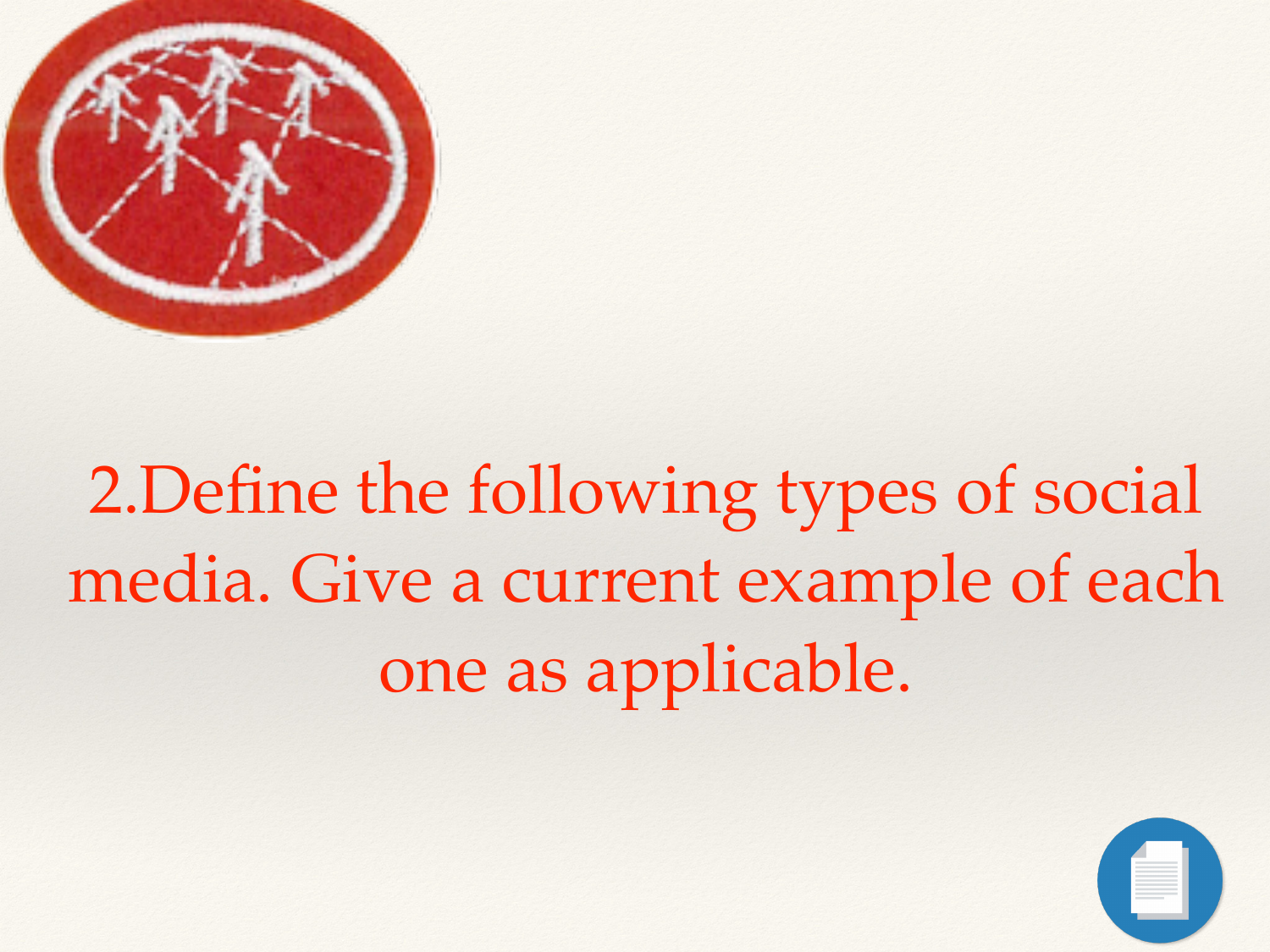# Types & Definitions

#### a. Internet Forum

An Internet forum is a web-based dialogue site that promotes discussions by short messages. It facilitates discussion through organized threaded conversations. Forums often retain posts for a long time, and may be searchable. PHPBB is a popular, free-touse forum package. Many hobbies have large forums devoted to the topic.

b. Text Messaging

Text messaging is the process of sending short messages among two or more devices over a network. This form of media has now developed into sending pictures, video, and sound.

c. Social Network Service

A social network service is designed to connect people together who share common interest through the Internet. Each person that is a part of the social network has a profile that list their interest, as well as information they choose to reveal about themselves. Facebook is perhaps the largest example.

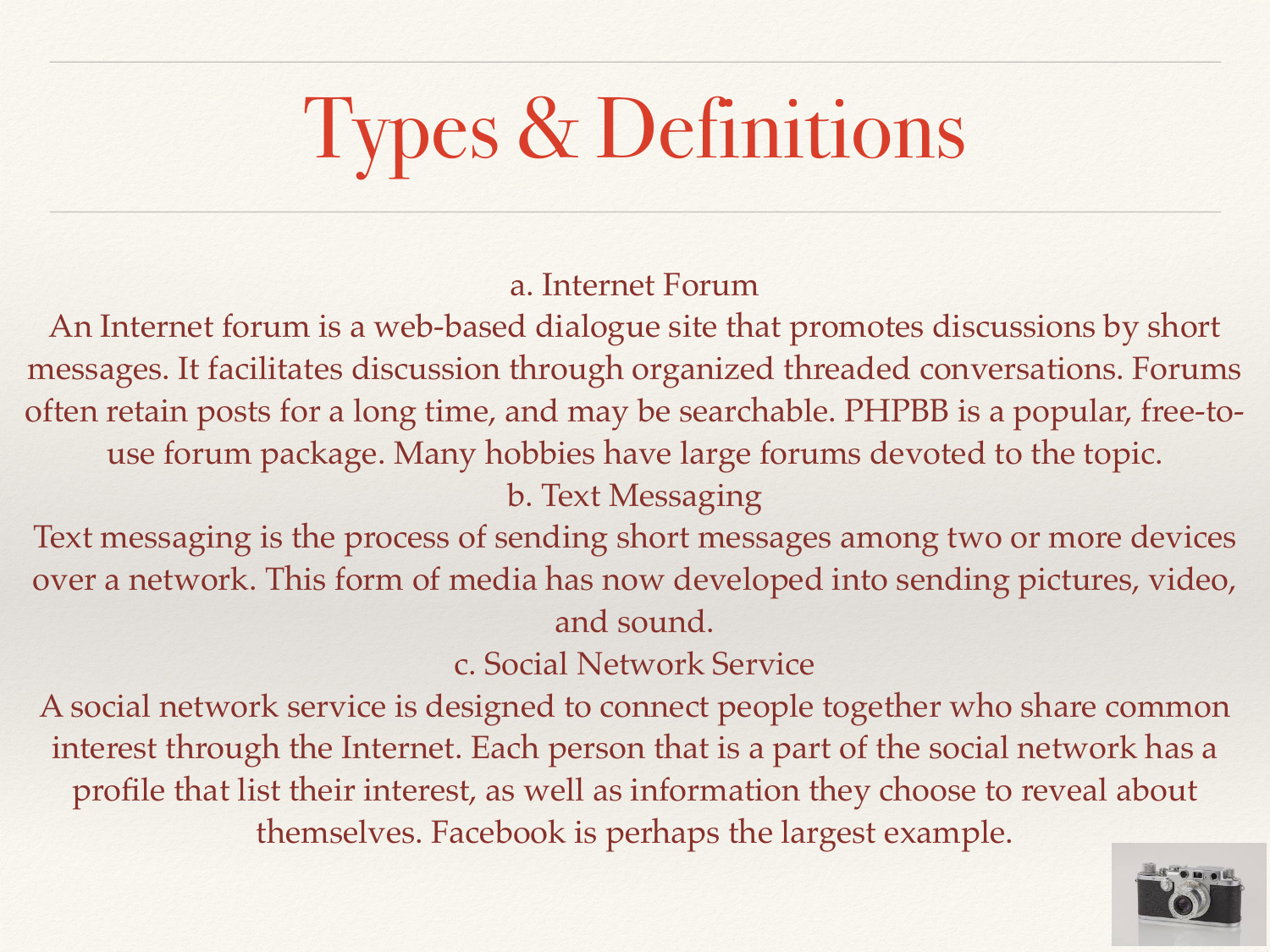## Types & Definitions

d. Social Blogs

A social blog is a site designed for discussion or information purposes that contain post messages. These sites allow comments to be left along with images, as well as the opportunity for bloggers to build social relations with their readers.

e. Podcast

A podcast is a form of digital media for distribution of audio and sometimes video files. Podcasts can be downloaded and played on compatible devices. The files can be stored and played back on demand. iPods and computers are examples of devices that play podcasts. Podcasts take many forms, with some containing sermons, seminars, blog like presentations, opinion pieces, and serial programs somewhat like a radio show. f. Social Bookmarking

Social bookmarking is the process of tagging and sharing reference to resource that may be found on the Internet. Users are able to share, edit, and annotate web documents. The main information is not saved, just a bookmarked link and perhaps some brief explanation text guiding others to another website with the information to reference. Reddit is an example but this is an ever-changing area. Some bookmarking sites are focused on photos or video.

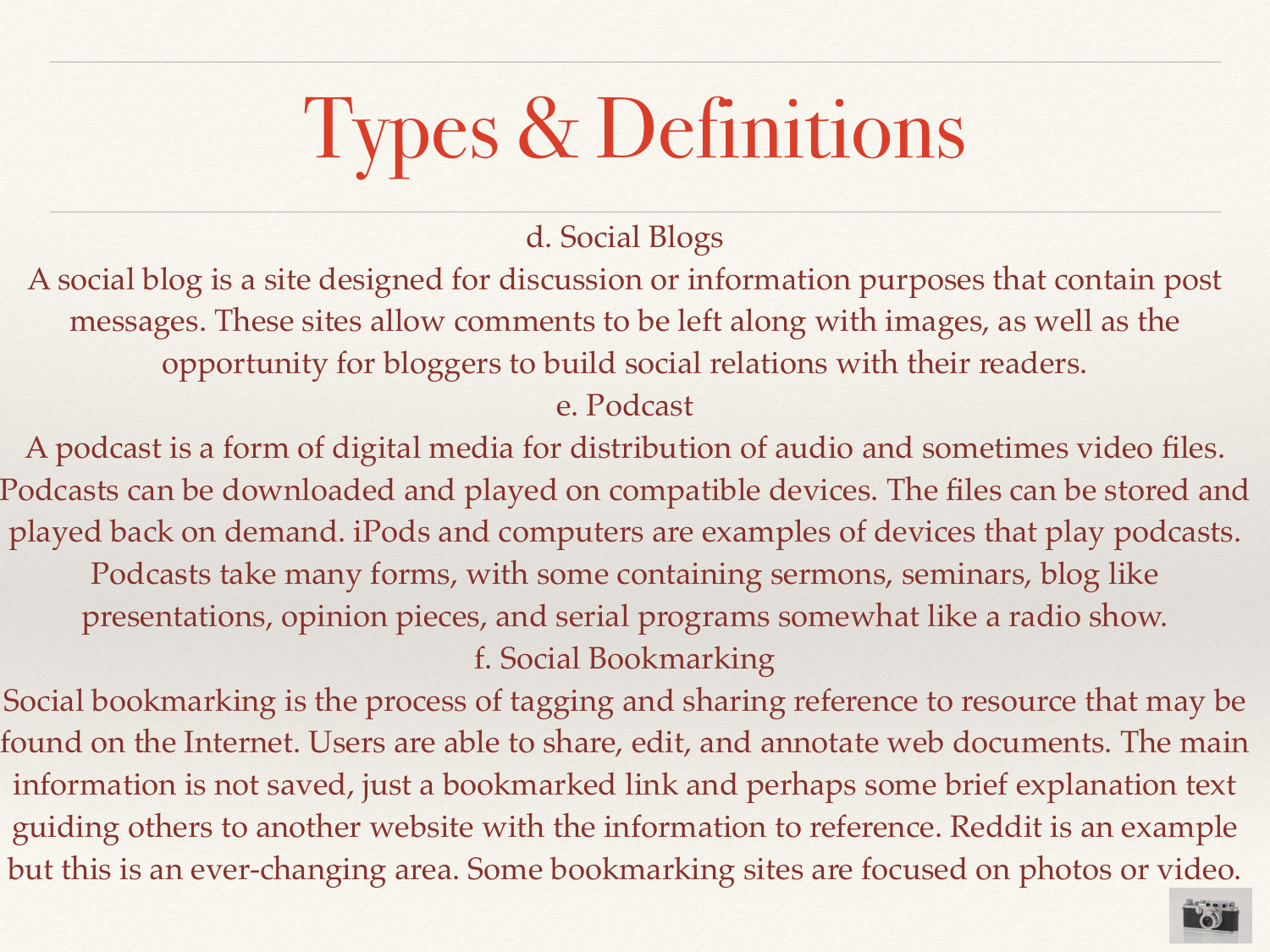

3.What are some advantages, disadvantages, and pitfalls one should be made aware of when using social media?

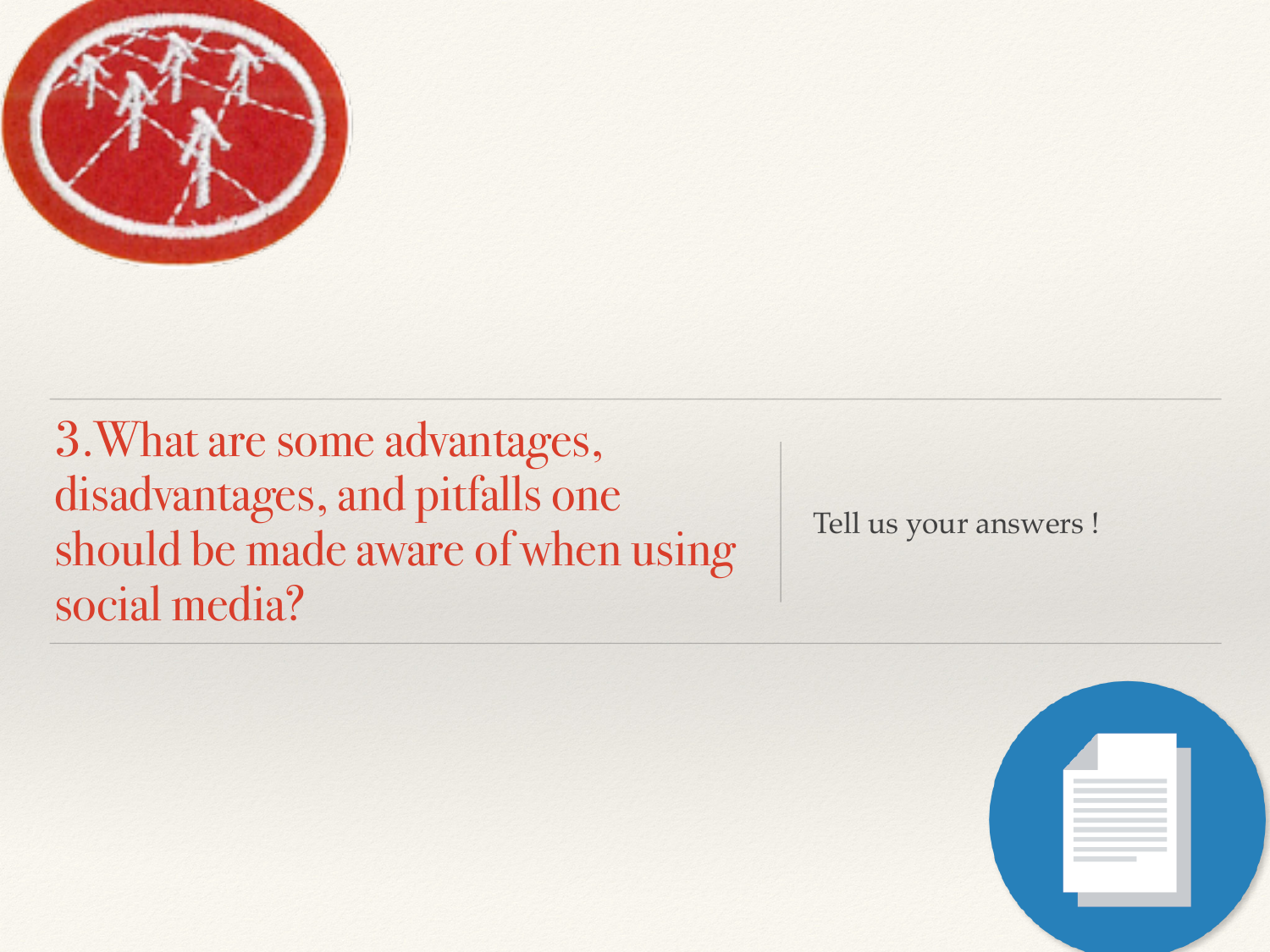

Advantages

Social media is fully capable of bringing people together from all backgrounds due to a common interest.

Social media is an excellent tool that can be used for marketing and promotion.

You can find things, people and resources very quickly on social media. Ask in a large Facebook group for a specialty skill and you might have an answer in moments. Want to buy or sell something? Post in the right social media.

Social media can be used as a medium to learn from others, reading what people are thinking concerning topics of interest.

Information can be spread very quickly over social media.

Large scale protests and entire revolutions (Arab Spring, Euromaiden) have been organized via social media.

Social media is relatively hard for repressive governments to control, so it gives people freedom of expression in ways not previously possible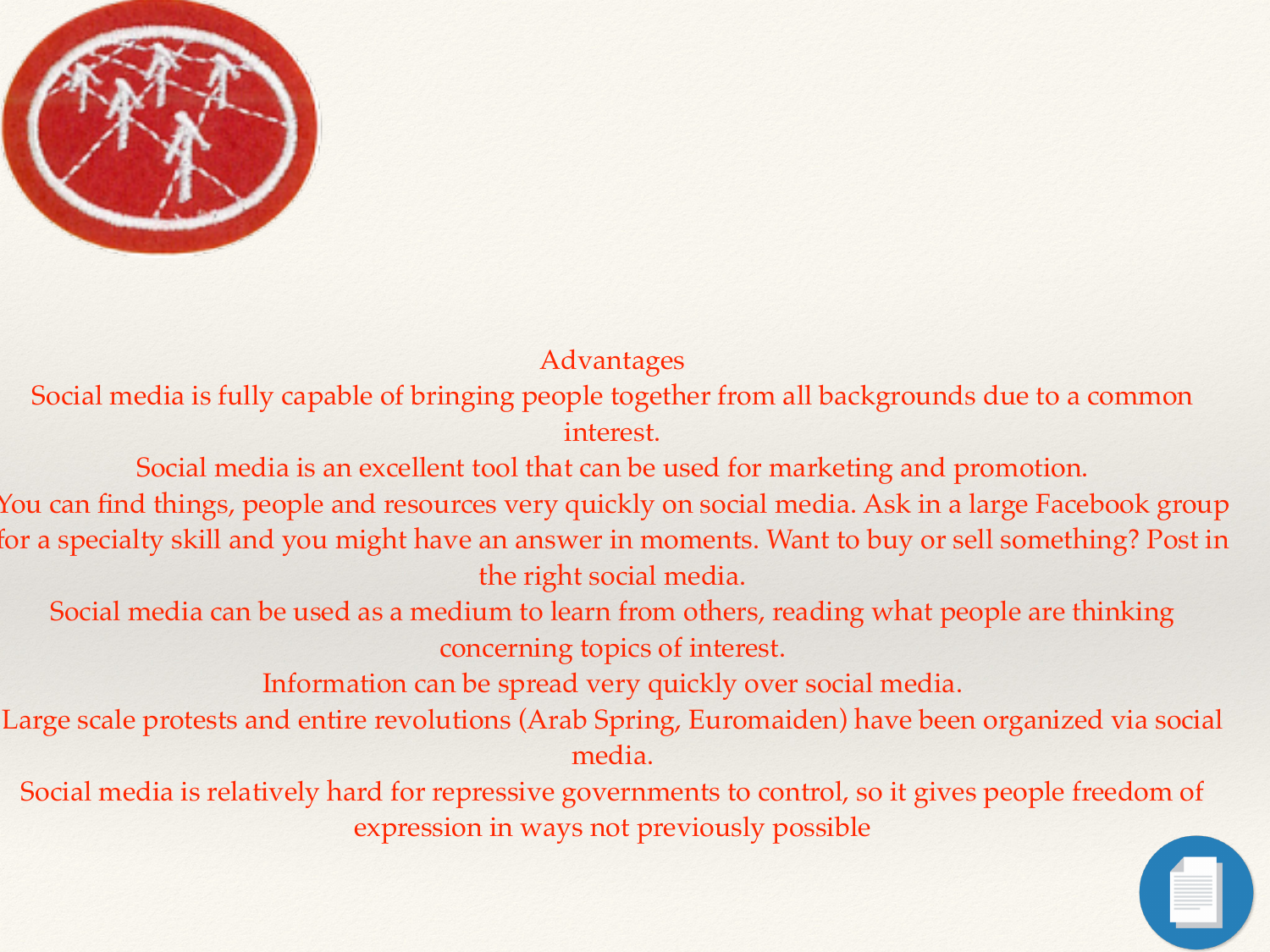

#### Disadvantages

Posting negative information can have a serious impact

If social media is used in the wrong way, it has a tendency to drive people away from what could be a very informative and lucrative discussion.

Using social media for selling purposes without engaging your customers face to face or responding to negative feedback can have considerable repercussions to your reputation.

Incorrect, damaging, and even dangerous information can quickly spread via social media. In September 2015 someone started a campaign that quickly went viral encouraging battered women to put a black dot on their palm to alert health care and police they were abused when they can't talk freely. The problem was that no professionals knew about this sign except via social media, where abusers also see the supposed meaning. It is not hard to see

that a woman could be killed by an abuser who saw a dot on her palm.

Computer viruses and malware links are shared over social media

Child predators use social media to lure children. Thieves may spot when your family is out of town based on your vacation photos, and know what to steal based on your home photos. Identity thieves can guess passwords and answers to security questions easily (pet name, mother's maiden name, etc) from your social media profiles. Terrorists use social media to recruit (ISIL finding fighters for Syria and Iraq being a 2014-2015 example).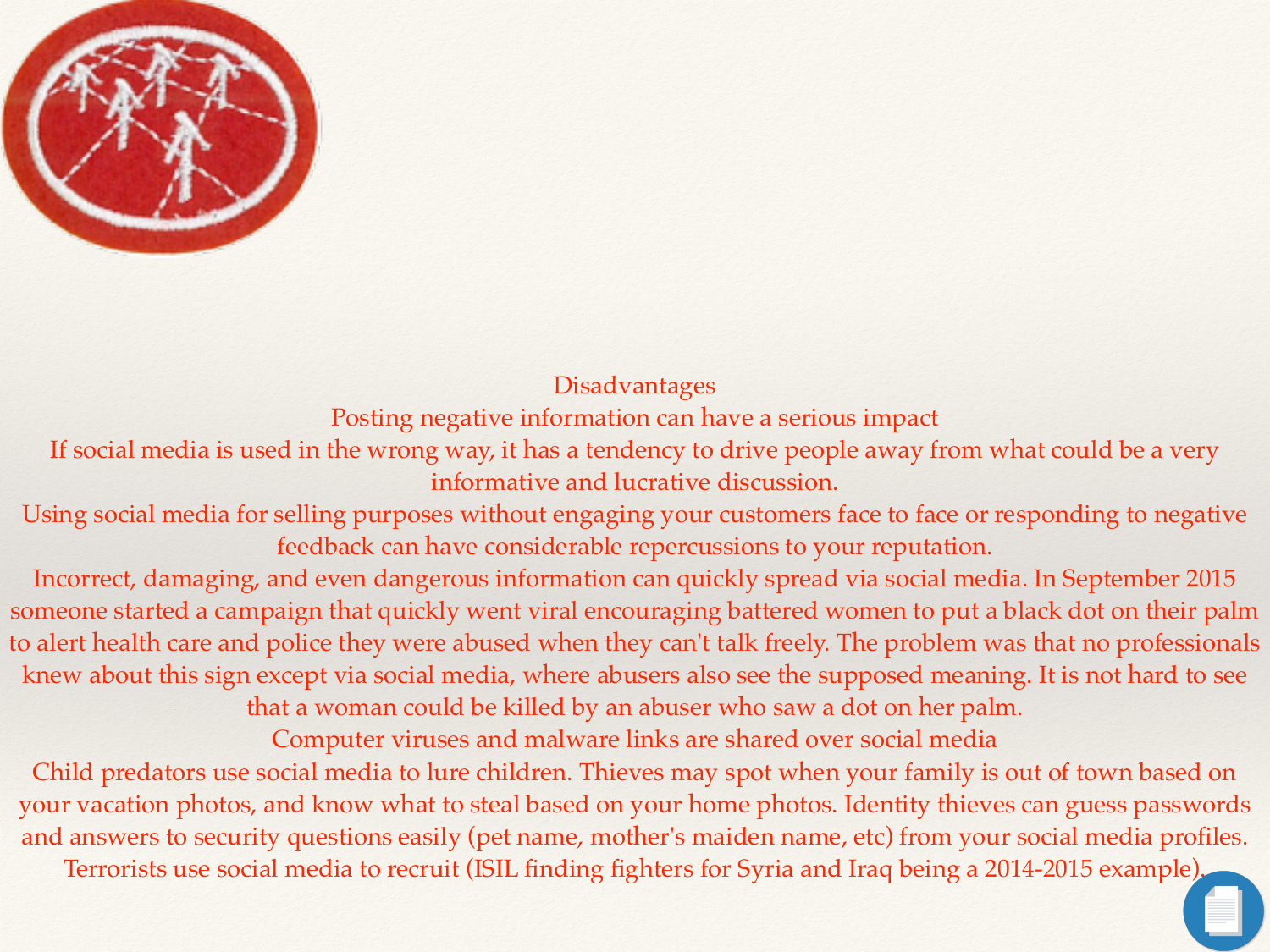

### Pitfalls

There are serious issues of privacy that should be considered. One should be careful as to what private information is released for the world to see and act upon.

Some business owners have set their expectations too high when using social media to advertise their product.

Cyber bullying can cause considerable damage to those who fall victim to it. Inappropriate social media use can cause people to not get or even lose jobs, fail in run for public office, lose relationships, and other real world consequences.

Posting slander can have legal consequences, as well as personal damage to reputation.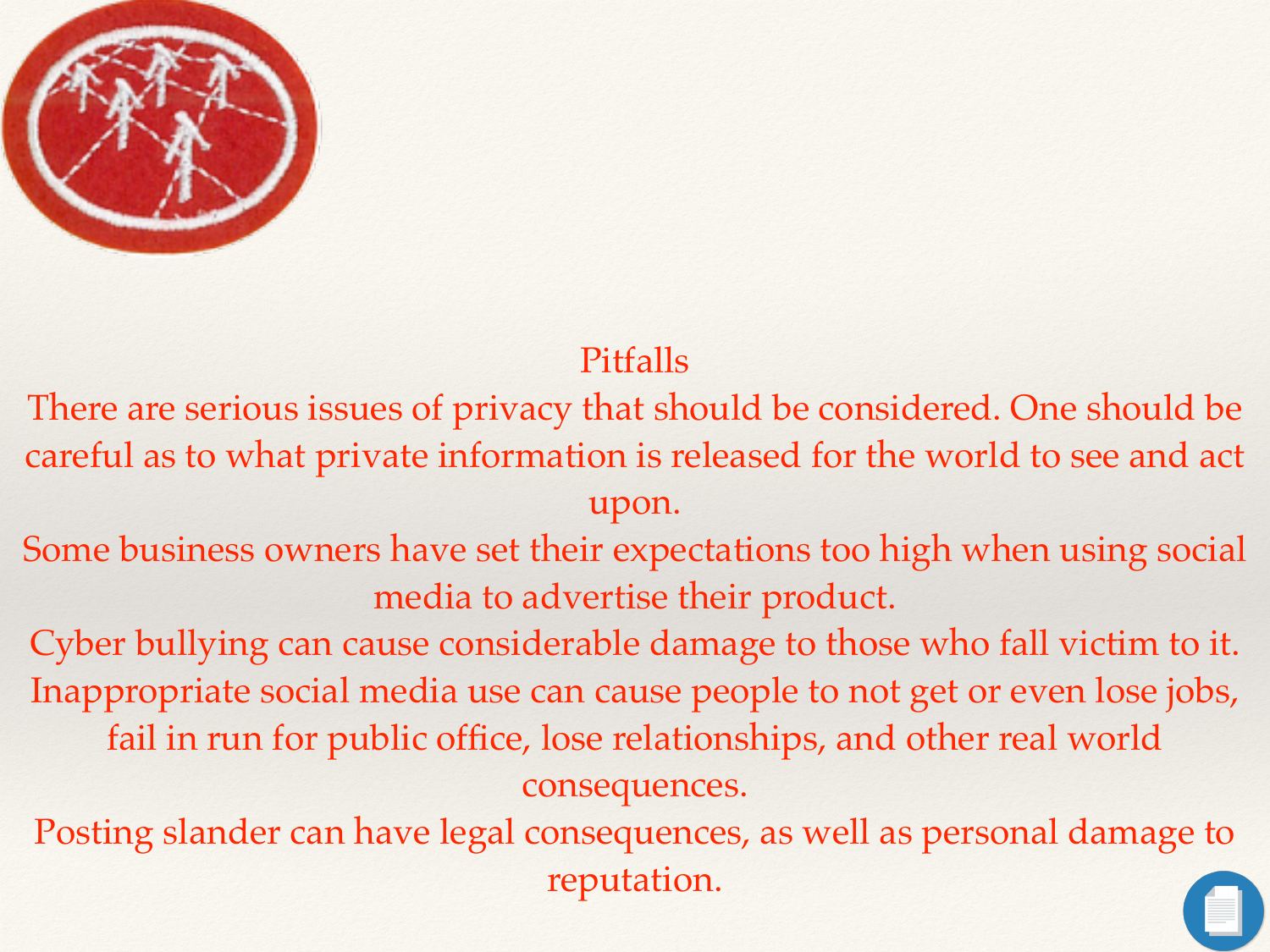

4.Discuss with a group the importance of maintaining your integrity when posting information about yourself as well as responding to posted information about others. Include the following topics as a part of your discussion:

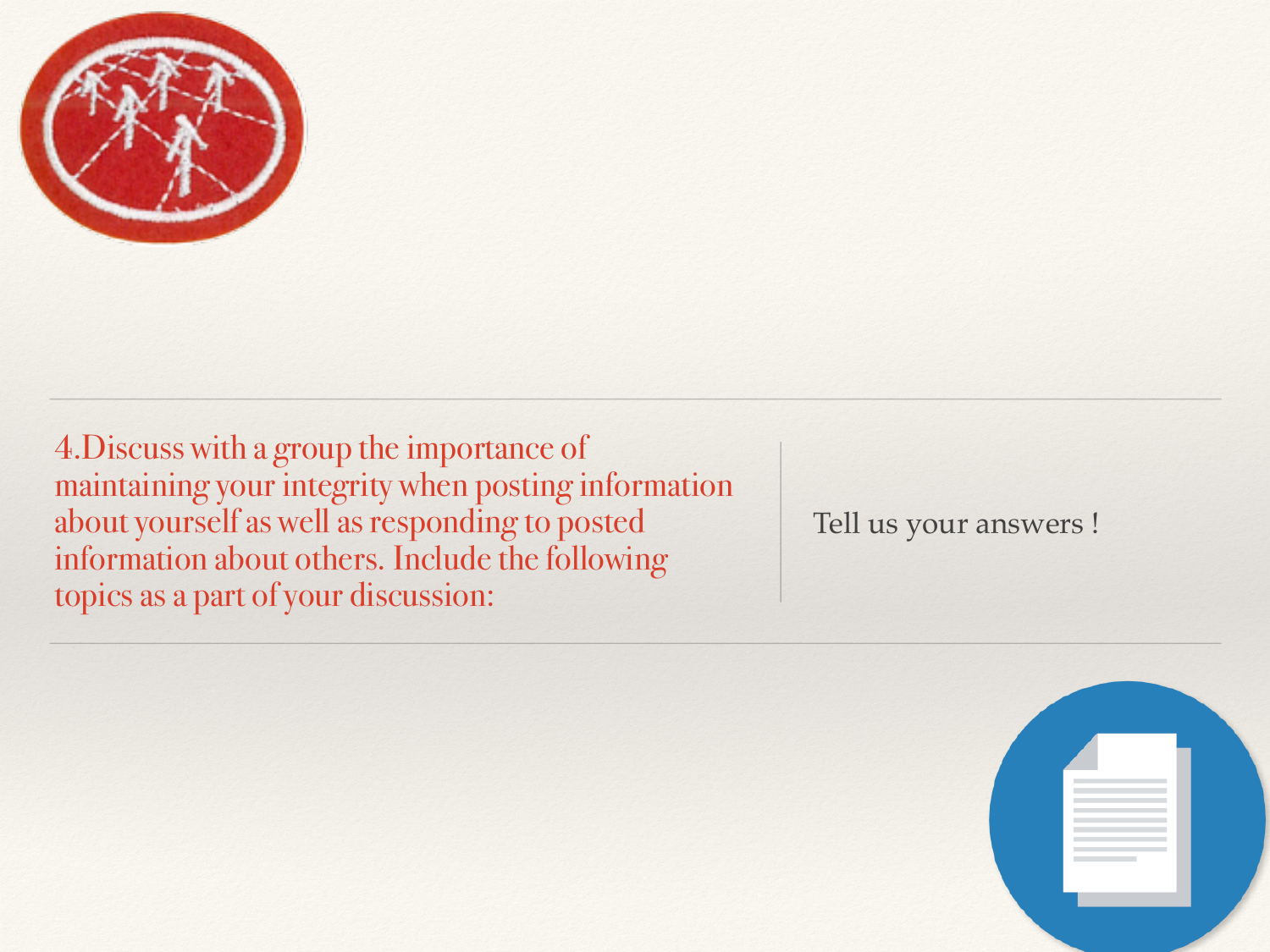

It is important for Pathfinders to understand the times we are living in, where information posted through social networks will remain the property of the social network provider. Information posted, no matter how complementary or derogatory it may seem will remain available for others to view. For anyone reading your post, their first impressions of your character as an individual may become validated in their mind. This is why it is very important to remember that social media should be used as a tool to represent the character of Christ.

Pathfinders must understand that their online profile is a significant representation of them as an individual. It defines who they are and the values they represent, as well as what they prefer others to think of them. This may not necessarily reflect who they actually are, but it will leave a lasting impression on those who choose to view their profile.

Positive information should be shared; information that will present their character in a positive light. Anyone from a potential employer to a church member can freely look at their profile or the purpose of acquiring an idea of the 'REAL' person whom they are dealing with. The same rules go for responding to post. We must be mindful of the type of language or slang that comes across as not being reflective of the person you want others to see.

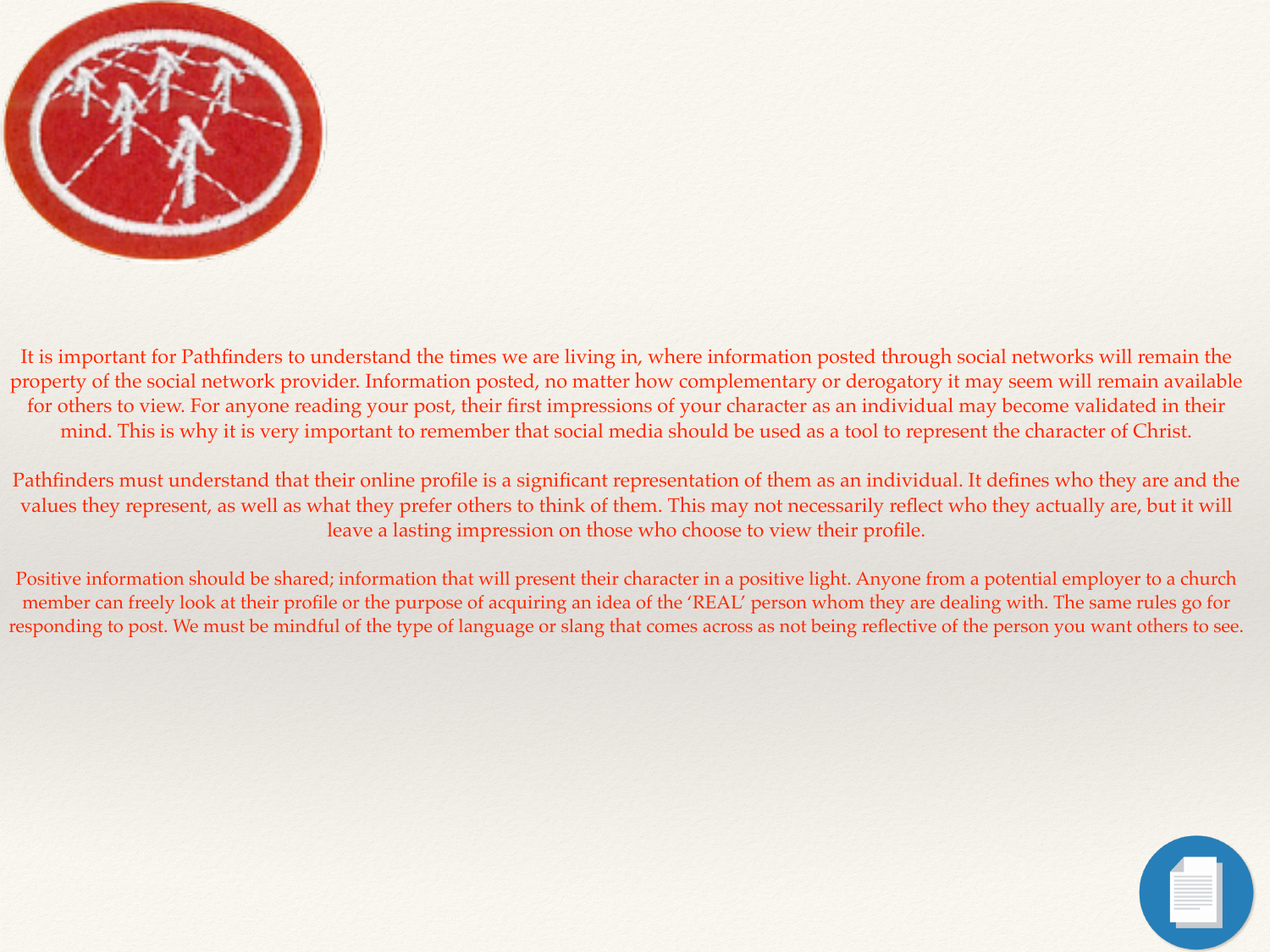

5.Discuss with a group how social media can be used to engage the following different types of learners: Visual Auditory Read/Write

Get Ready to screenshot!

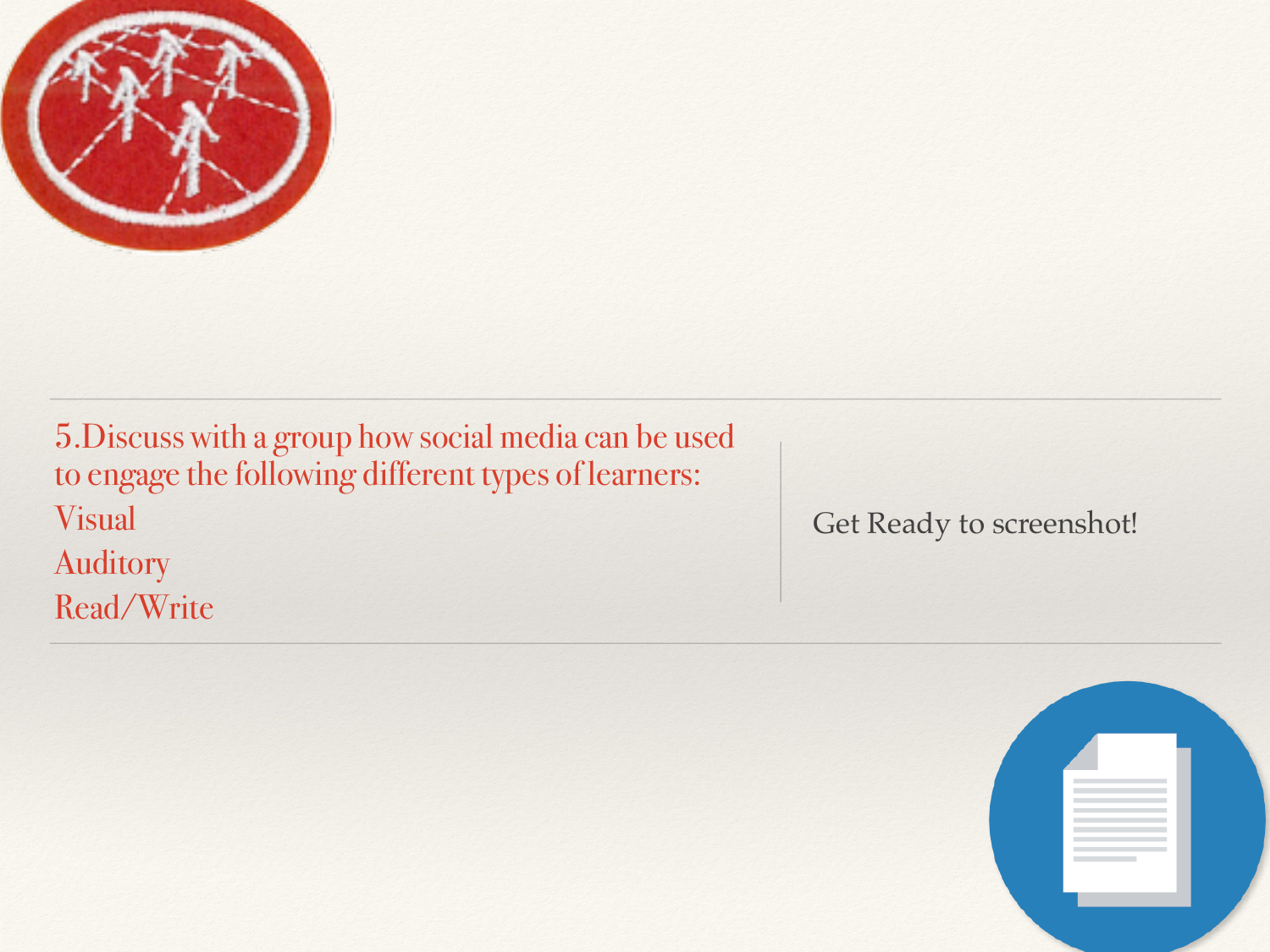## Terms

- ❖ Visual learn by physical demonstration, pictures, and words that stir up the imagination
- ❖ Auditory- learn mainly by listening
- ❖ Read/Write learn by reading material and writing information
- ❖ Kinesthetic learn by using their hand and experimenting on their own.

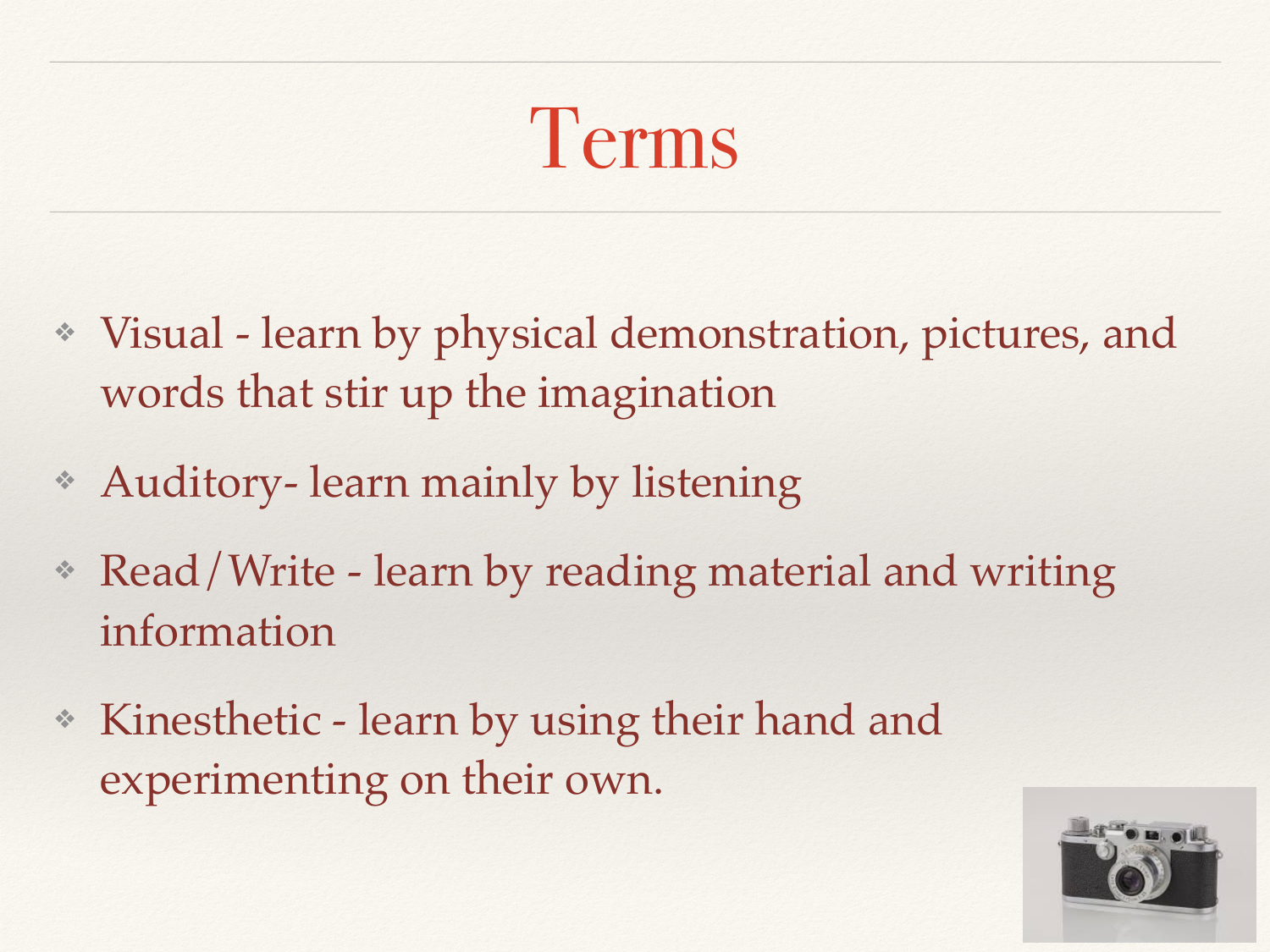

6. Create a presentation, speech, or game that shows what you have learned about social media while earning this honor. Share this presentation with a group.

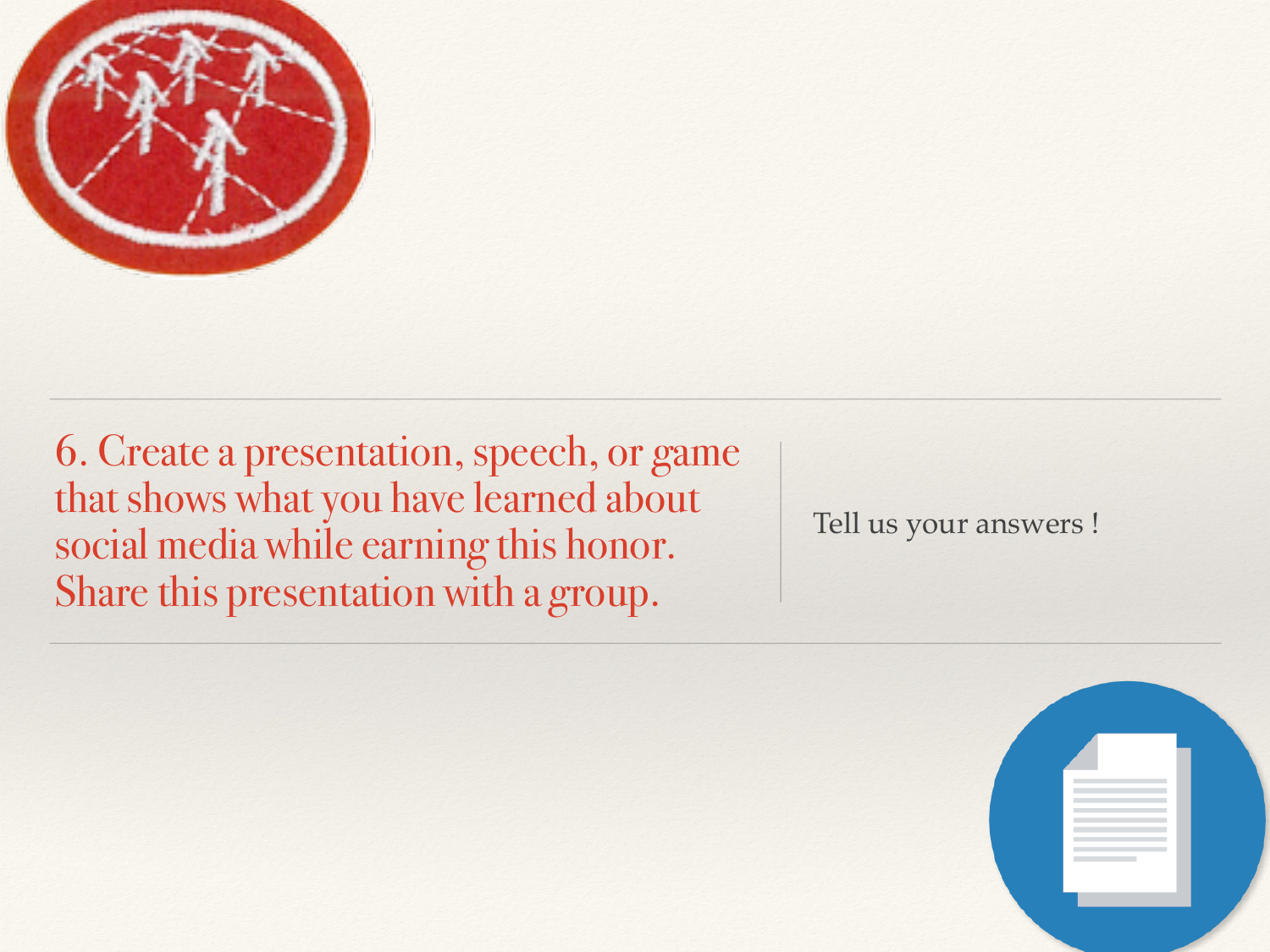

7. Discuss with a group the biblical context of the following text as it relates to social media.

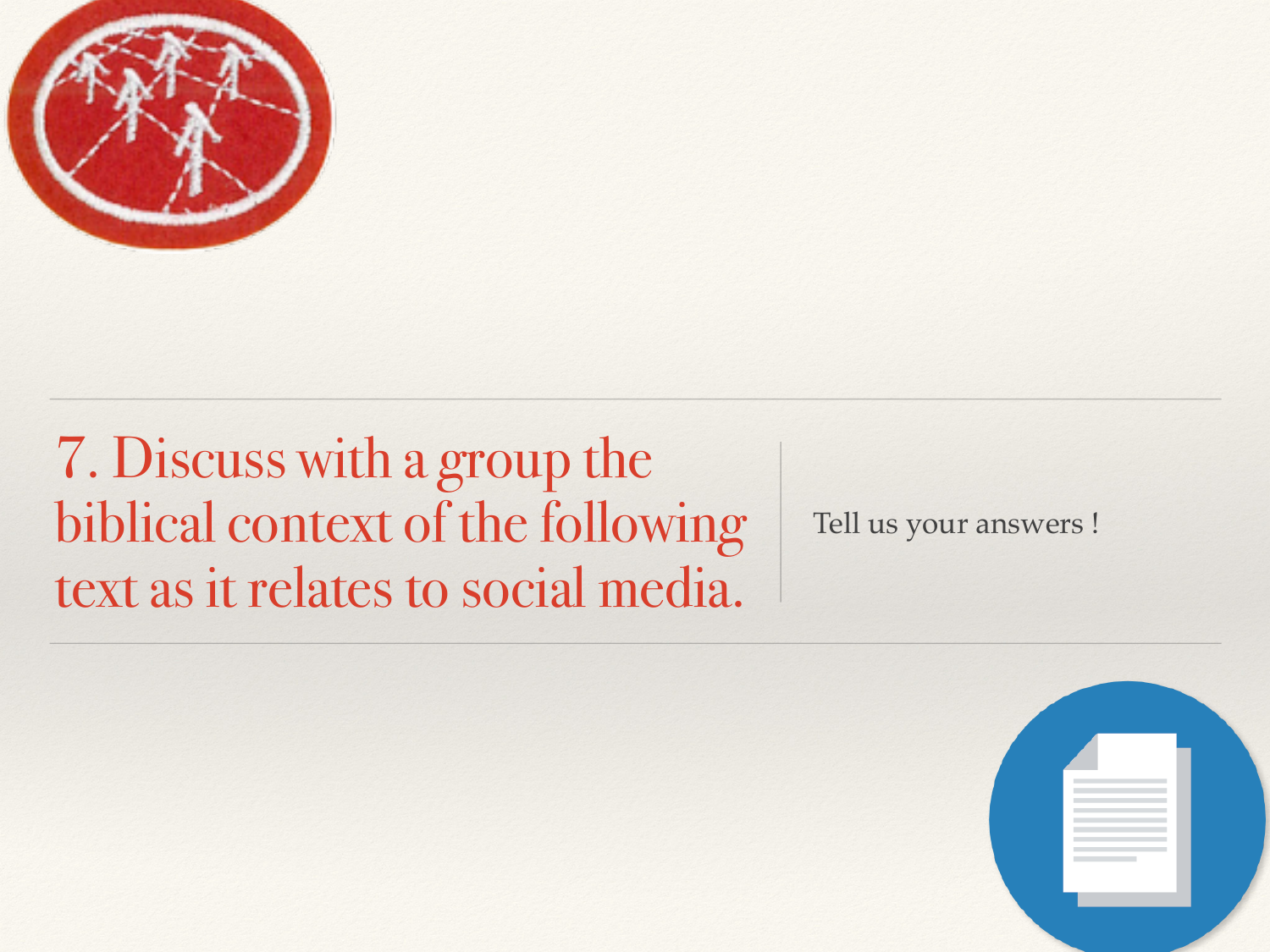

- ❖ a. Matthew 24:14
- ❖ b. Matthew 28:19
- ❖ c. Mark 16:15
- ❖ These three texts are very similar, outlining how we are given clear instructions to go into the entire world, carrying the message of salvation. In consideration of the impact social media has on society today, we are required to utilize every means available to fulfill this command. A message spread through social medial has the ability to reach many people throughout the entire world without leaving your seat.
- ❖ The word of God will be preached to all nations before the end of time. What this means is that all nations and people will have an opportunity to hear the everlasting gospel. Social media is one of many communication approaches that can be used to spread this gospel.The great commission instructions us to go, teach, and then baptize.
- ❖ Social media can be used as a means to take the message to those who earnestly seek to hear the word of God. Social media is being used for teaching in community groups that share common interests. Through the power of the Holy Spirit, the preparation process for baptism will begin. These groups can be in forums, on Facebook, and in other social media venues.

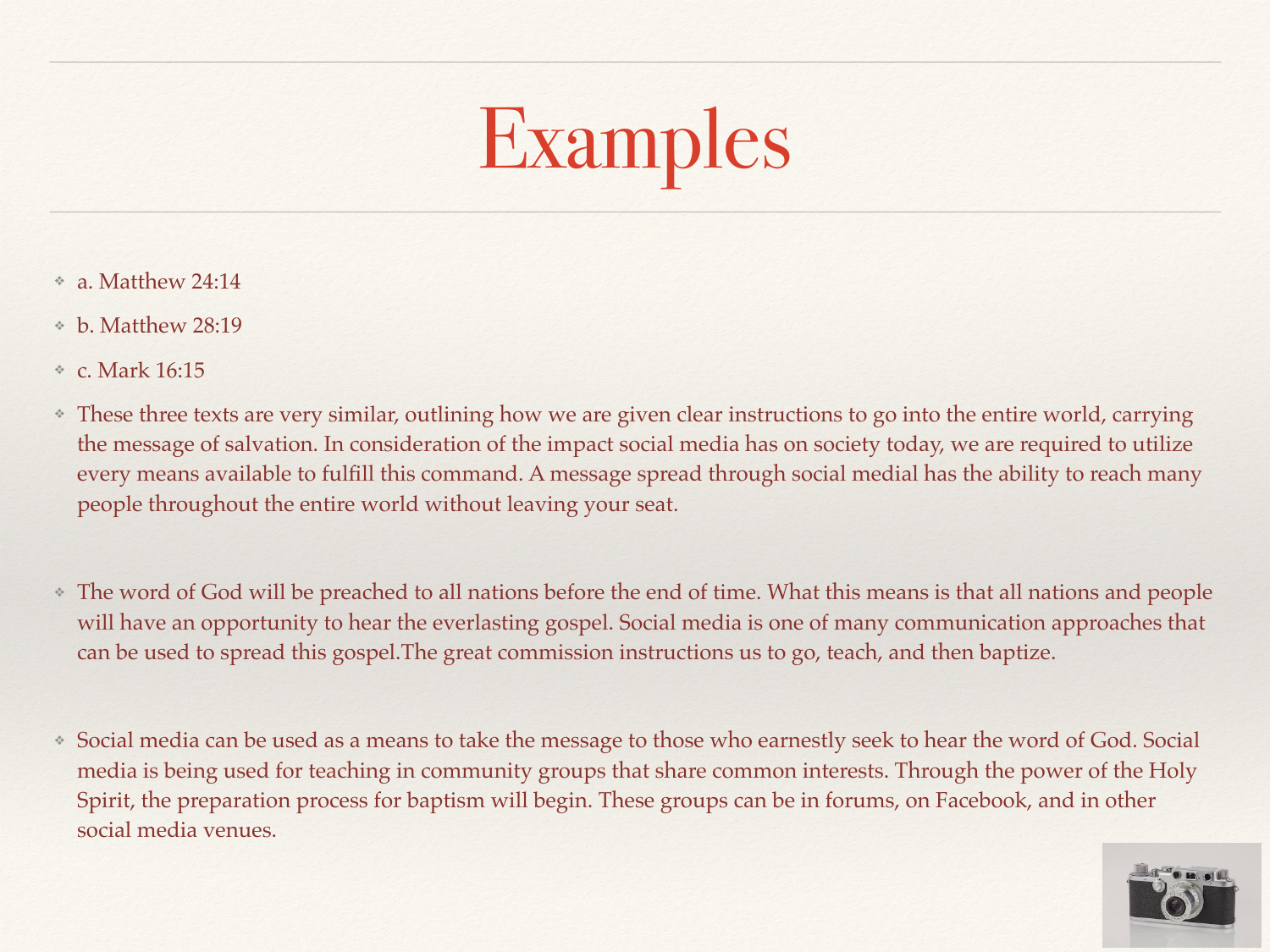

8. Read Philippians 2 concerning the character of Jesus Christ.

a. Review your social media profile to see if it reflects those characteristics that you would want others to view.

b. Create steps to enhance your profile and related content that can reflect the character of Christ.

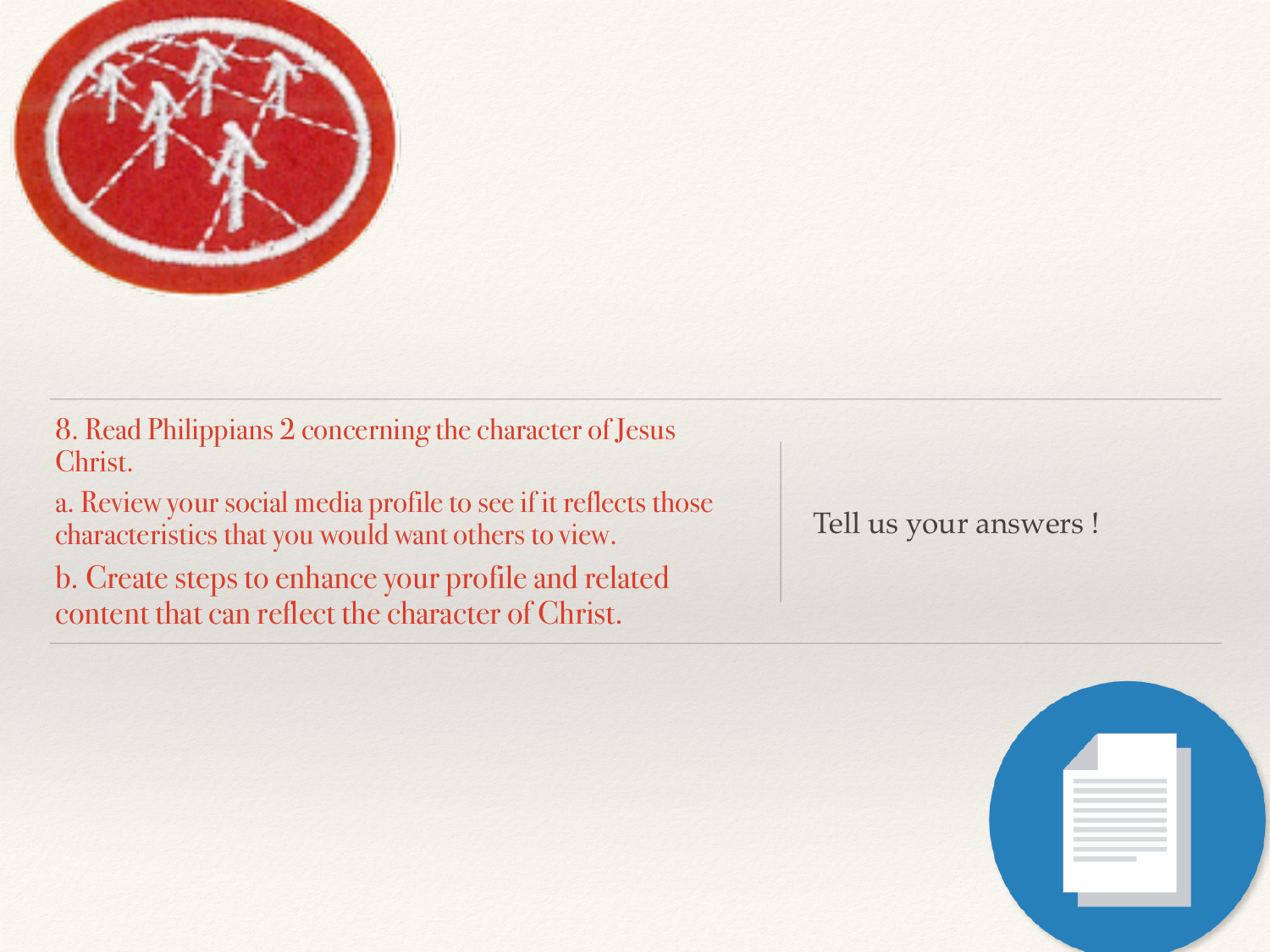

9.Demonstrate your ability to use a social media by posting a spiritually based message that will encourage a response from those who are connected to your profile. Observe these responses from your messages, and prepare to discuss with a group.

Tag us on instagram with this ! @luclubministries use the hashtag #PFL